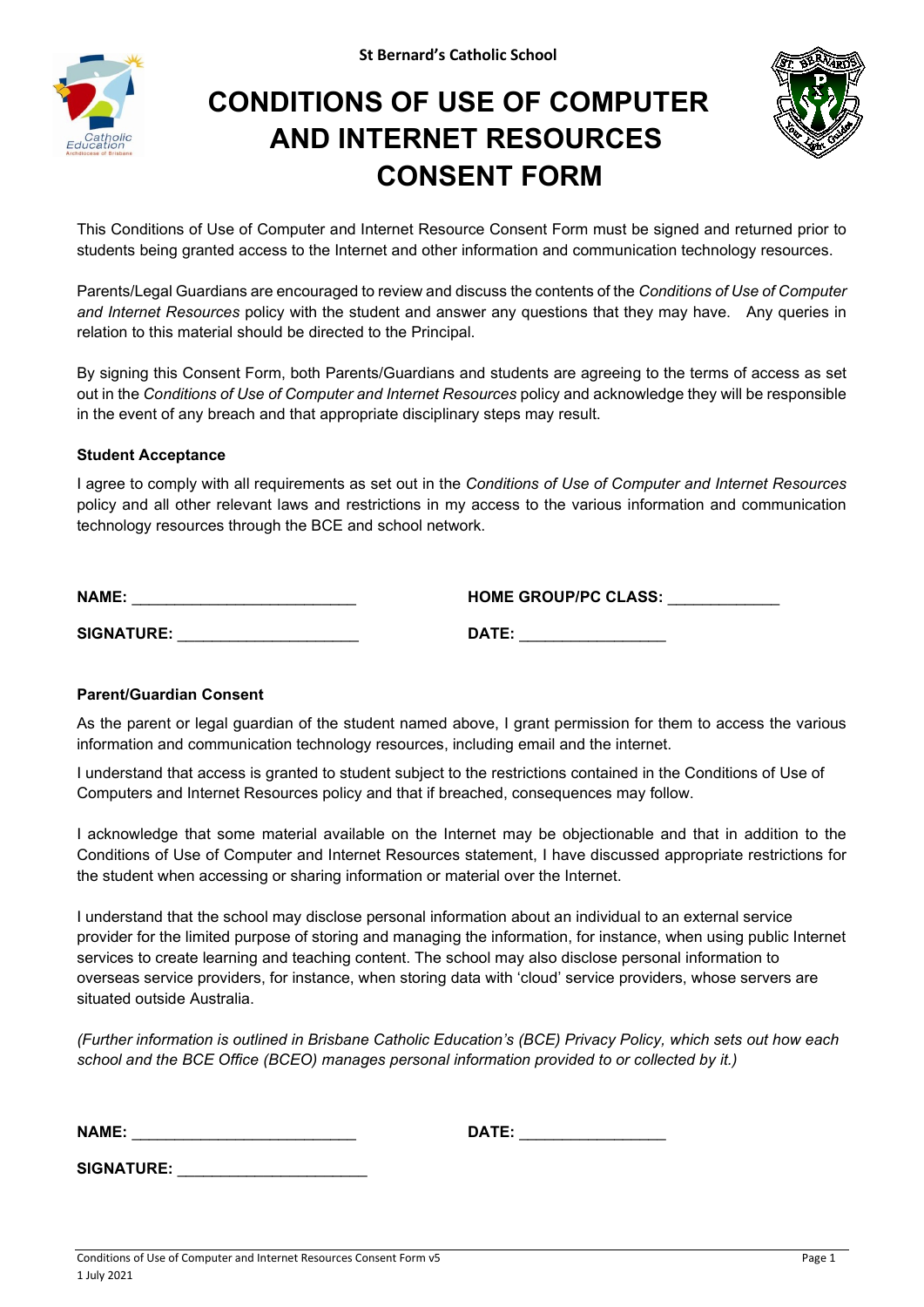



# **CONDITIONS OF USE OF COMPUTER AND INTERNET RESOURCES**



Computer and Internet resources have become of critical importance to schools in facilitating and supporting learning and teaching. **Technology resources are provided to students for educational purposes only.**

**St Bernard's Catholic School** have established significant computing and communication resources to support these activities. This includes technology provided on school grounds and school owned notebooks/computer that may be taken off the school grounds with permission from the school. **St Bernard's Catholic School has** specific guidelines relating to the use of notebooks/computers.

This document has been developed to inform users of their rights, responsibilities and obligations when using Computer and Internet resources, consistent with Brisbane Catholic Education's requirements that all such resources are used in an ethical, legal and responsible manner.

These Conditions of Use are a concise summary of the more fulsome terms contained within BCE's Acceptable Use Policy. By agreeing to abide by this Conditions of Use policy, you are also agreeing to abide by the Acceptable Use Policy. It can be read here: http://www.bne.catholic.edu.au/aboutus/Pages/Acceptable-Use-Policy.aspx

The requirements and rules set out below apply to all **St Bernard's Catholic School technology** resources whether they are accessed through computers owned by the school or through privately owned devices (for example, accessing school internet through a personal notebook or telephone).

Please read this document carefully. Each student and his/her Parent/Legal Guardian must sign the acknowledgment to confirm that they understand the requirements of conditions of use and the potential consequences of a breach of this policy.

### **Responsibilities of Users**

1. Students must comply with the rules for accessing technology resources in this document.

#### *Permitted use of technology resources*

- 2. Students must only access **St Bernard's Catholic School technology** resources for schoolwork. **Students must not:**
	- a. buy or sell items or services over the internet;
	- b. access or enter chat rooms;
	- c. access, post or send inappropriate internet or email content, especially content that is illegal, dangerous, obscene or offensive;
	- d. amend documents created by another student without that student's consent;
	- e. download, install or use unauthorised computer programs;
	- f. deliberately install computer viruses or other malicious programs;
	- g. gain unauthorised access to any system by any means;
	- h. use technology resources to attack or compromise another system or network;
	- i. access or intercept emails sent to other persons.

#### *Confidentiality and cybersafety*

- 3. Students should be aware that material they post on Internet sites (including Facebook and other social media sites) is **public**. The content of public posts may have personal implications for students if, for example, potential employers access that material. The content of posts also reflects on our educational institution and community as a whole. Once information is on the internet it may not be possible to remove it.
- 4. Students should not display personal information about themselves or others in a way which is public. For example, students should not post their own or anyone else's address, telephone number or other personal details on the Internet or communicate these details in emails. Students should not distribute someone else's personal information without their permission.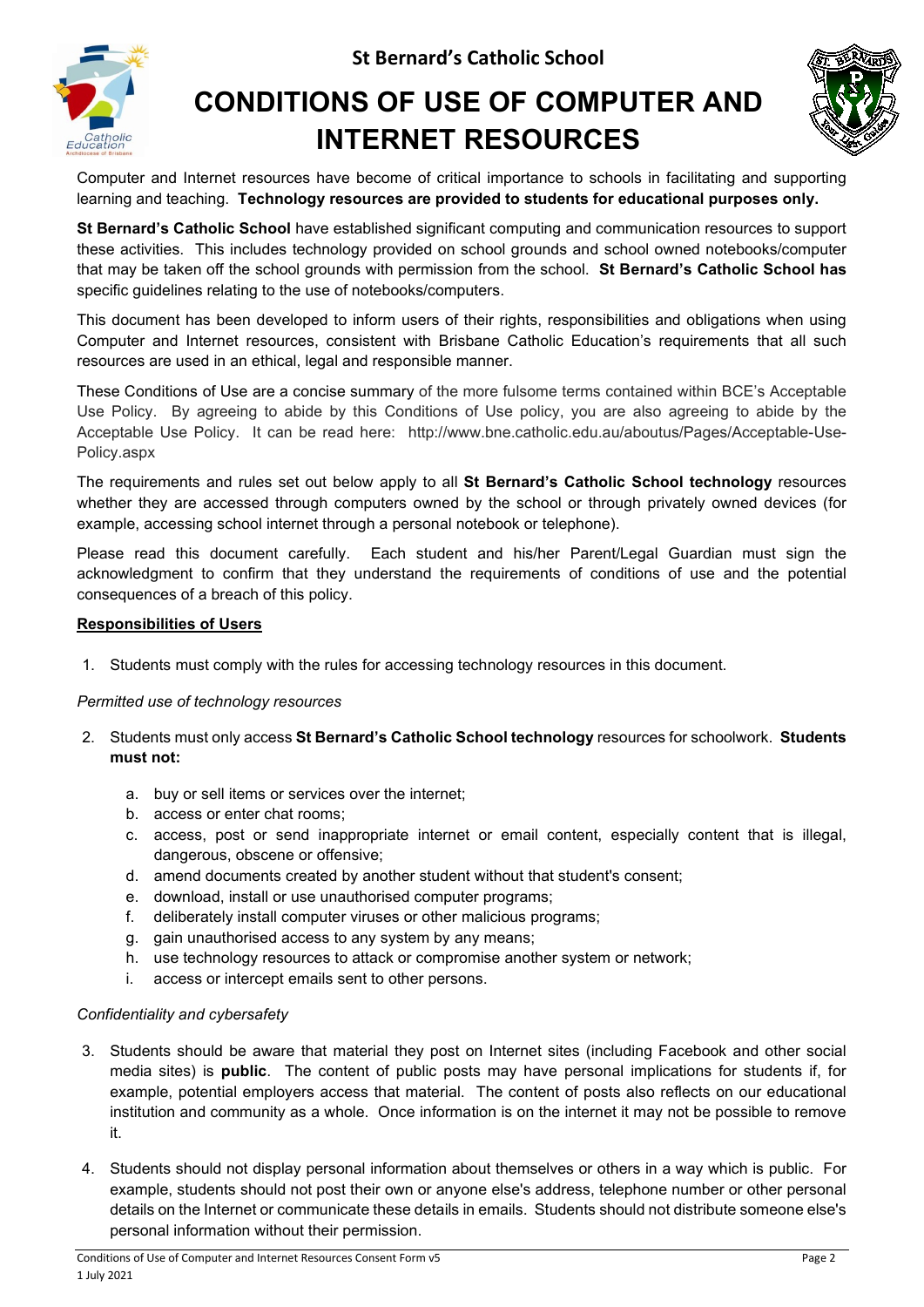- 5. Where disclosure of personal information is made through authorised avenues (e.g. by the use of email or an official website), users should be aware that invasions of privacy may sometimes occur and it is outside **St Bernard's Catholic School's** control to prevent such instances from occurring.
- 6. Students should be aware that persons on the Internet might not be who they say they are. Students must not arrange to meet persons who they have met on the Internet.
- 7. The operation and maintenance of technology resources often requires the backup and caching of data, the logging of activity and the monitoring of general usage patterns and as such, complete confidentiality and privacy cannot be guaranteed. **St Bernard's Catholic School** may also be required to inspect or provide copies of electronic communications where required to by law, or where the investigation of possible misuses of technology resources is required.
- 8. 'Cloud' based tools and services may be used for data storage and learning opportunities. We are aware that these services may store data on servers located outside Australia.

### *Cyberbullying and defamation*

9. Students must not use email or the Internet to say mean, rude or unkind things about other people or send threatening, harassing or offensive messages. Improper use of technology resources could amount to defamation.

#### *Security*

- 10. Students must perform a virus check on all attachments received by email and on all storage devices (e.g. USB, Discs, music devices, etc.) before opening. Students must ask for assistance if they are unsure as to how to perform a virus check or the virus check identifies a problem with the attachment/disk.
- 11. Students must select a secure password and keep their username and password information private. The password should be changed regularly and should be difficult for other people to guess. Students must log off at the end of their computer session.
- 12. Students must not use another person's name and password to access resources.
- 13. Students must report a suspected breach of security to a teacher.

## *Copyright*

14. Just because something is on the Internet it is not freely available - copying or downloading material from the Internet may be a breach of copyright or other intellectual property rights. Students must not use **St Bernard's Catholic School** technology resources to copy, download, store or transmit any such material that may include music files, movies, videos or any other form of media.

#### *Accidental and/or Malicious damage*

- 15. **St Bernard's Catholic School** technology resources have been purchased to ensure all children have digital resources that they need to access the Australian Curriculum. These items include but are not limited to:
	- a. Laptops
	- b. Tablets
	- c. iPads
	- d. Cameras
	- e. Digital screens and projectors
	- f. Keyboards
	- g. Computer mouse
	- h. Digital pens
	- i. Robotics or coding equipment and ancillaries
- 16. These items all come with limited warranties and or insurance policies. If accidental damage occurs the school will endeavour to replace the item using the above policies. At times some items do not have any cover and school will have to bear all costs of damage.